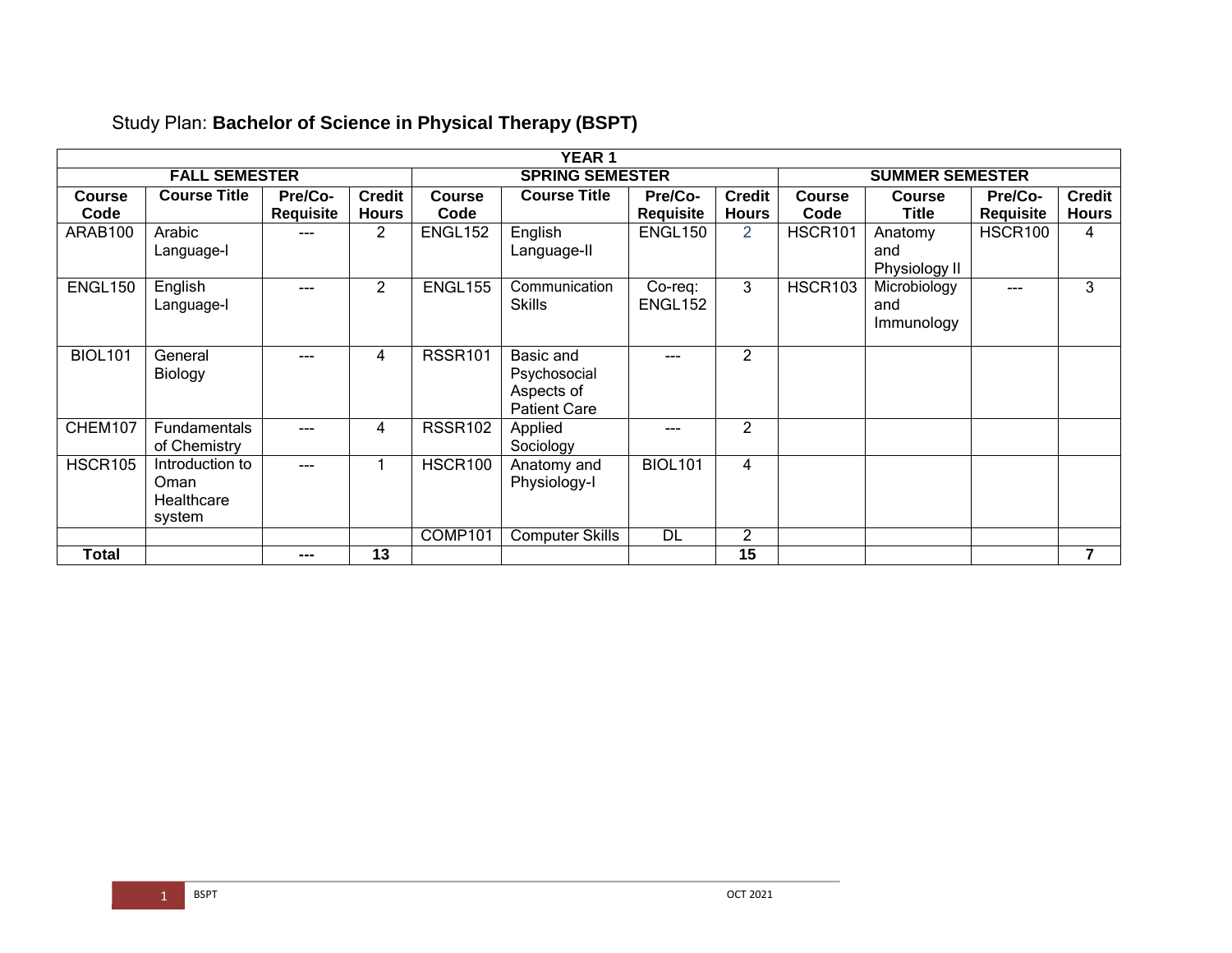| <b>YEAR 2</b>         |                                        |                             |                               |                       |                                                      |                             |                               |                       |                                      |                                      |                               |  |  |
|-----------------------|----------------------------------------|-----------------------------|-------------------------------|-----------------------|------------------------------------------------------|-----------------------------|-------------------------------|-----------------------|--------------------------------------|--------------------------------------|-------------------------------|--|--|
|                       | <b>FALL SEMESTER</b>                   |                             |                               |                       | <b>SPRING SEMESTER</b>                               | <b>SUMMER SEMESTER</b>      |                               |                       |                                      |                                      |                               |  |  |
| <b>Course</b><br>Code | <b>Course Title</b>                    | Pre/Co-<br><b>Requisite</b> | <b>Credit</b><br><b>Hours</b> | <b>Course</b><br>Code | <b>Course Title</b>                                  | Pre/Co-<br><b>Requisite</b> | <b>Credit</b><br><b>Hours</b> | <b>Course</b><br>Code | <b>Course</b><br><b>Title</b>        | Pre/Co-<br>Requisite                 | <b>Credit</b><br><b>Hours</b> |  |  |
| <b>RSSR201</b>        | Rehabilitation<br>Psychology           |                             | 2                             | HSCR102               | Biochemistry                                         | CHEM107                     | 3                             | <b>RSPT302</b>        | Clinics I:<br>Neurology              | RSPT204<br><b>RSPT301</b><br>HSCR101 | 2                             |  |  |
| <b>RSSR202</b>        | Concepts of<br>Rehabilitation          | <b>RSSR101</b>              | $\overline{2}$                | <b>RSPT205</b>        | Basic and<br>Applied<br>Physics for<br>Physiotherapy | Co-req<br><b>RSPT206</b>    | 3                             | <b>RSPT305</b>        | Physical<br>Therapy<br>Application I | RSPT205<br>RSPT206<br>RSPT305        | 3                             |  |  |
| <b>HSCR200</b>        | Pathophysiology                        | <b>HSCR101</b>              | 3                             | RSPT206               | Kinesiology                                          | RSPT204                     | 3                             |                       |                                      |                                      |                               |  |  |
| HSCR104L              | First Aid and<br><b>BLS Laboratory</b> |                             |                               | <b>RSPT301</b>        | Physiotherapy<br>in Neurology                        | RSPT204                     | 3                             |                       |                                      |                                      |                               |  |  |
| <b>RSPT203</b>        | Pharmacology<br>for<br>Physiotherapy   | HSCR101                     | 3                             | ARAB <sub>101</sub>   | Arabic<br>Language-II                                | ARAB100                     | $\overline{2}$                |                       |                                      |                                      |                               |  |  |
| <b>RSPT204</b>        | <b>Neurosciences</b>                   | <b>HSCR101</b>              | 3                             | HSCR210L              | Health<br><b>Informatics</b>                         | COMP101                     |                               |                       |                                      |                                      |                               |  |  |
| Total                 |                                        |                             | 14                            |                       |                                                      |                             | 15                            |                       |                                      |                                      | 5                             |  |  |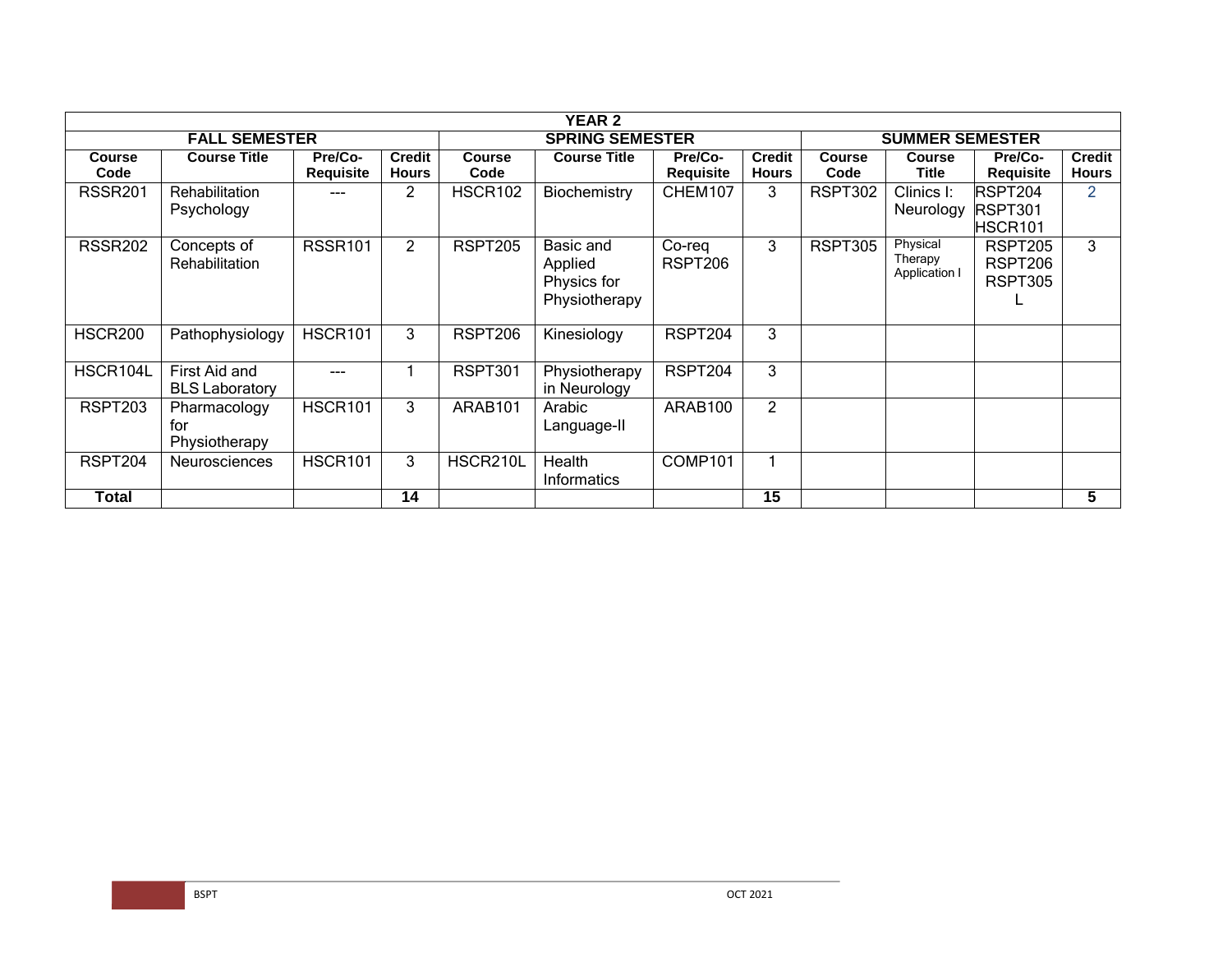|                       | <b>YEAR 3</b>                                 |                                                  |                               |                        |                                                              |                                                 |                               |                       |                                               |                                       |                               |  |  |
|-----------------------|-----------------------------------------------|--------------------------------------------------|-------------------------------|------------------------|--------------------------------------------------------------|-------------------------------------------------|-------------------------------|-----------------------|-----------------------------------------------|---------------------------------------|-------------------------------|--|--|
|                       | <b>FALL SEMESTER</b>                          |                                                  |                               | <b>SPRING SEMESTER</b> |                                                              |                                                 | <b>SUMMER SEMESTER</b>        |                       |                                               |                                       |                               |  |  |
| <b>Course</b><br>Code | <b>Course Title</b>                           | Pre/Co-<br><b>Requisite</b>                      | <b>Credit</b><br><b>Hours</b> | <b>Course</b><br>Code  | <b>Course Title</b>                                          | Pre/Co-<br><b>Requisite</b>                     | <b>Credit</b><br><b>Hours</b> | <b>Course</b><br>Code | <b>Course Title</b>                           | Pre/Co-<br><b>Requisite</b>           | <b>Credit</b><br><b>Hours</b> |  |  |
| <b>RSPT303</b>        | Physiotherapy<br><sub>in</sub><br>Orthopedics | HSCR <sub>101</sub><br>RSPT205<br><b>RSPT206</b> | 3                             | <b>RSPT309</b>         | Physiotherapy:<br>Cardiopulmonary<br>Conditions              | HSCR101                                         | 3                             | RSPT310               | Clinics III:<br>Cardiopulmonary<br>Conditions | <b>RSPT309</b>                        | $\overline{2}$                |  |  |
| RSPT306               | Physical<br>Therapy<br>Application-II         | RSPT305<br>Co-req<br>RSPT306L                    | 3                             | RSPT311                | Therapeutic<br>Exercise I                                    | <b>RSPT305</b><br>RSPT306<br>Co-req<br>RSPT311L | 3                             | <b>RSPT403</b>        | Therapeutic<br>Exercise II                    | RSPT3<br>11<br>Co-req<br>RSPT40<br>3L | 3                             |  |  |
| <b>RSPT308</b>        | Rehabilitation<br>Medicine                    | <b>RSPT301</b><br>Co-reg<br>RSPT303              | 3                             | RSPT312                | Professional<br>Development,<br>Issues, and<br><b>Ethics</b> | <b>RSPT308</b>                                  | 3                             |                       |                                               |                                       |                               |  |  |
| <b>RSPT307</b>        | Physiotherapy<br>in Sports                    | Co-req<br>RSPT303                                | 3                             | RSPT304                | Clinics II:<br>Orthopedics                                   | <b>RSPT305</b><br>RSPT306<br><b>RSPT303</b>     | $\overline{2}$                |                       |                                               |                                       |                               |  |  |
| <b>HSCR300</b>        | <b>Biostatistics</b>                          |                                                  | $\overline{2}$                |                        |                                                              |                                                 |                               |                       |                                               |                                       |                               |  |  |
| <b>Total</b>          |                                               |                                                  | 14                            |                        |                                                              |                                                 | 11                            |                       |                                               |                                       | 5                             |  |  |